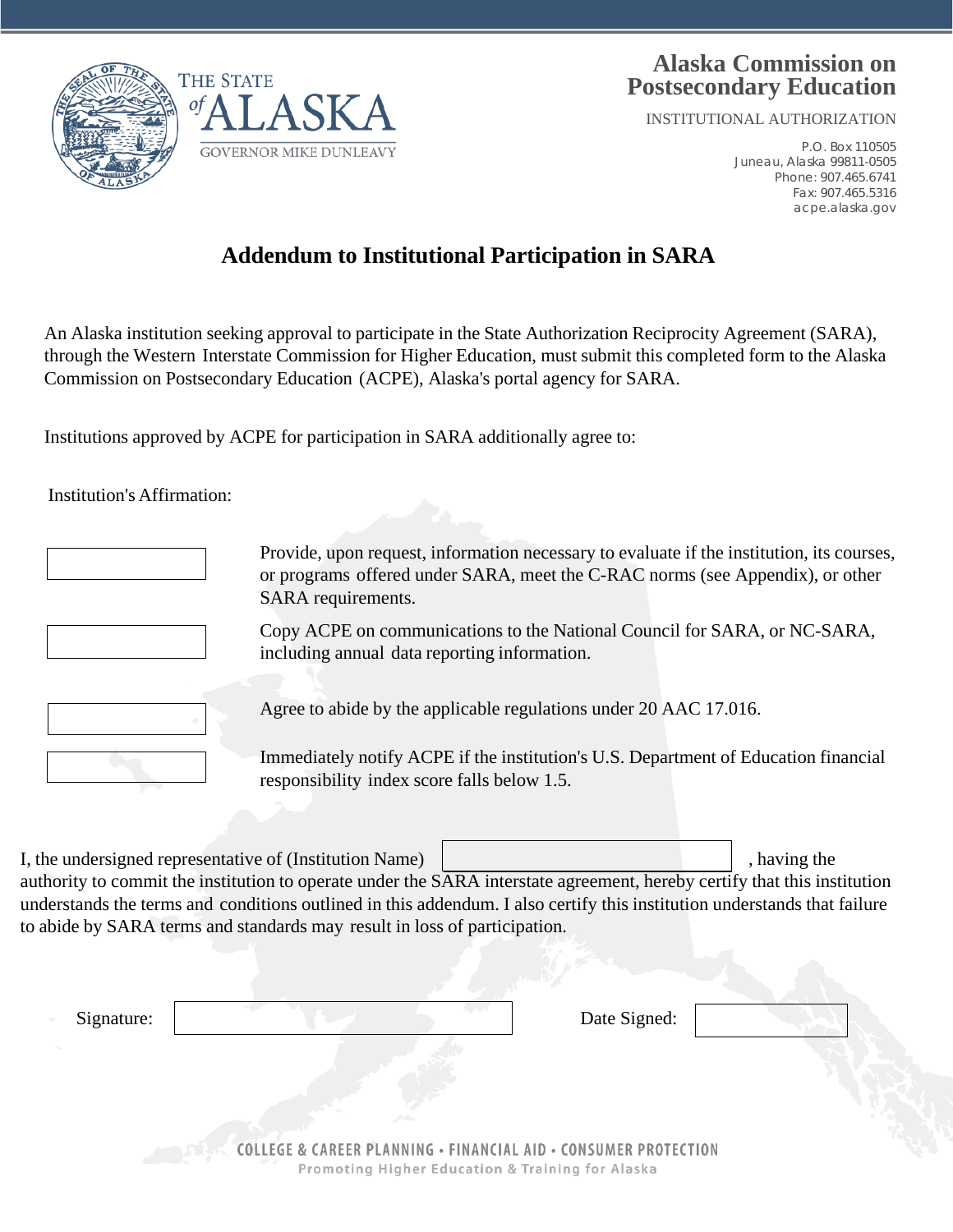### Appendix

## **Interregional Guidelines for the Evaluation of Distance Education 2011**

### Council of Regional Accrediting Commissions (C-RAC)

#### **1.** Online learning is appropriate to the institution's missions and purposes.

#### *Analysis/Evidence: \*\*\*\**

- The mission statement explains the role of online learning within the range of the institution's programs and services;
- Institutional and program statements of vision and values inform how the online learning environment is created and supported;
- As appropriate, the institution incorporates into its online learning programs methods of meeting the stated institutional goals for the student experience at the institution;
- The recruitment and admissions programs supporting the online learning courses and programs appropriately target the student populations to be served;
- The students enrolled in the institution's online learning courses and programs fit the admissions requirements for the students the institution intends to serve;
- Senior administrators and staff can articulate how online learning is consonant with the institution's mission and goals.
- **2.** The institution's plans for developing, sustaining, and, if appropriate, expanding online learning offerings are integrated into its regular planning and evaluation processes.

*Analysis/Evidence:*

- Development and ownership of plans for online learning extend beyond the administrators directly responsible for it and the programs directly using it;
- Planning documents are explicit about any goals to increase numbers of programs provided through online learning courses and programs and/or number of students to be enrolled in them;
- Plans for online learning are linked effectively to budget and technology planning to ensure adequate support for current and future offerings;
- Plans for expanding online learning demonstrate the institution's capacity to assure an appropriate level of quality;
- The institution and its online learning programs have a track record of conducting needs analysis and of supporting programs.
- **3.** Online learning is incorporated into the institution's systems of governance and academic oversight.

#### *Analysis/Evidence:*

- The institution's faculty have a designated role in the design and implementation of its online learning offerings;
- The institution ensures the rigor of the offerings and the quality of the instruction;
- Approval of online courses and programs follows standard processes used in the college or university;
- Online learning courses and programs are evaluated on a periodic basis;
- Contractual relationships and arrangements with consortial partners, if any, are clear and guarantee that the institution can exercise appropriate responsibility for the academic quality of all online learning offerings provided under its name.

\*\*\*\*These bulleted points illustrate actions, processes, and facts that institutions may use to demonstrate that they meet SARA requirements.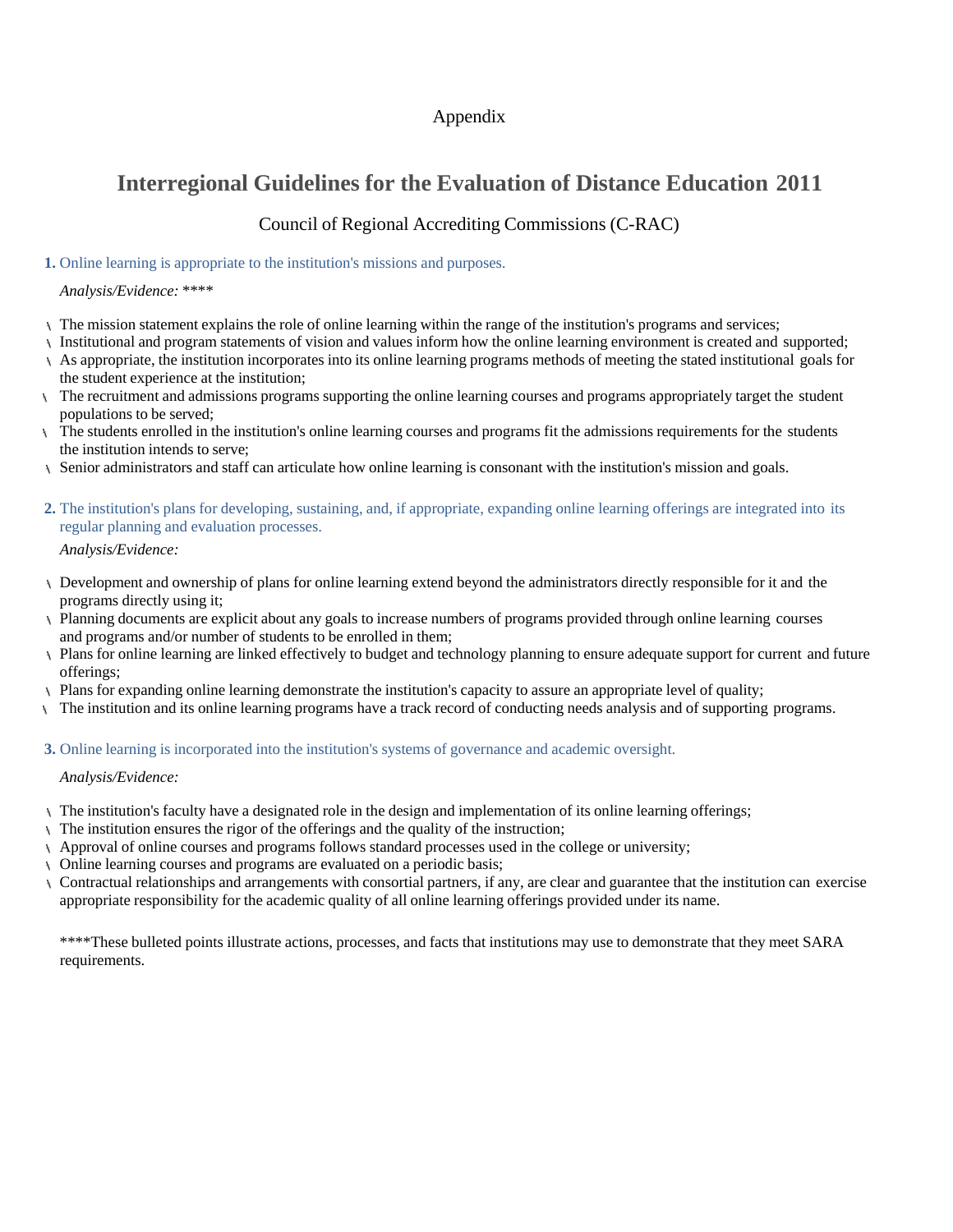- **4.** Curricula for the institution's online learning offerings are coherent, cohesive, and comparable in academic rigor to programs offered in traditional instructional formats.
	- *Analysis/Evidence:*
- The curricular goals and course objectives show that the institution or program has knowledge of the best uses of online learning in different disciplines and settings;
- Curricula delivered through online learning are benchmarked against on-ground courses and programs, if provided by the institution, or those provided by traditional institutions;
- The curriculum is coherent in its content and sequencing of courses and is effectively defined in easily available documents including course syllabi and program descriptions;
- Scheduling of online learning courses and programs provides students with a dependable pathway to ensure timely completion of degrees;
- The institution or program has established and enforces a policy on online learning course enrollments to ensure faculty capacity to work appropriately with students;
- Expectations for any required face-to-face, on ground work (e.g.,internships, specialized laboratory work) are stated clearly;
- $\setminus$  Course design and delivery supports student-student and faculty-student interaction;
- Curriculum design and the course management system enable active faculty contribution to the learning environment;
- Course and program structures provide schedule and support known to be effective in helping online learning students persist and succeed.
- **5.** The institution evaluates the effectiveness of its online learning offerings, including the extent to which the online learning goals are achieved, and uses the results of its evaluations to enhance the attainment of goals.

*Analysis/Evidence:*

- Assessment of student learning follows processes used in onsite courses or programs and/or reflects good practice in assessment methods;
- Student course evaluations are routinely taken and an analysis of them contributes to strategies for course improvements;
- Evaluation strategies ensure effective communication between faculty members who design curriculum, faculty members who interact with students, and faculty members who evaluate student learning;
- The institution regularly evaluates the effectiveness of the academic and support services provided to students in online courses and uses the results for improvement;
- The institution demonstrates the appropriate use of technology to support its assessment strategies;
- The institution documents its successes in implementing changes informed by its programs of assessment and evaluation;
- The institution provides examples of student work and student interactions among themselves and with faculty;
- The institution sets appropriate goals for the retention/persistence of students using online learning, assesses its achievement of these goals, and uses the results for improvement.
- **6.** Faculty responsible for delivering the online learning curricula and evaluating student success in achieving the online learning goals are appropriately qualified and effectively supported. *Analysis/Evidence:*
- Online learning faculties are carefully selected, appropriately trained, frequently evaluated, and are marked by an acceptable level of turnover;
- The institution's training program for online learning faculty is periodic, incorporates tested good practices in online learning pedagogy, and ensures competency with the range of software products used by the institution;
- Faculty are proficient and effectively supported in using the course management system;
- The office or persons responsible for online learning training programs are clearly identified and have the competencies to accomplish the tasks, including knowledge of the specialized resources and technical support available to support course development and delivery;
- Faculty members engaged in online learning share in the mission and goals of the institution and its programs and are provided the opportunities to contribute to the broader activities of the institution;
- Students express satisfaction with the quality of the instruction provided by online learning faculty members.

#### **7.** The institution provides effective student and academic services to support students enrolled in online learning offerings.

*Analysis/Evidence:*

- The institution's admissions program for online learning provides good web-based information to students about the nature of the online learning environment, and assists them in determining if they possess the skills important to success in online learning;
- The institution provides an online learning orientation program;
- The institution provides support services to students in formats appropriate to the delivery of the online learning program;
- Students in online learning programs have adequate access to student services, including financial aid, course registration, and career